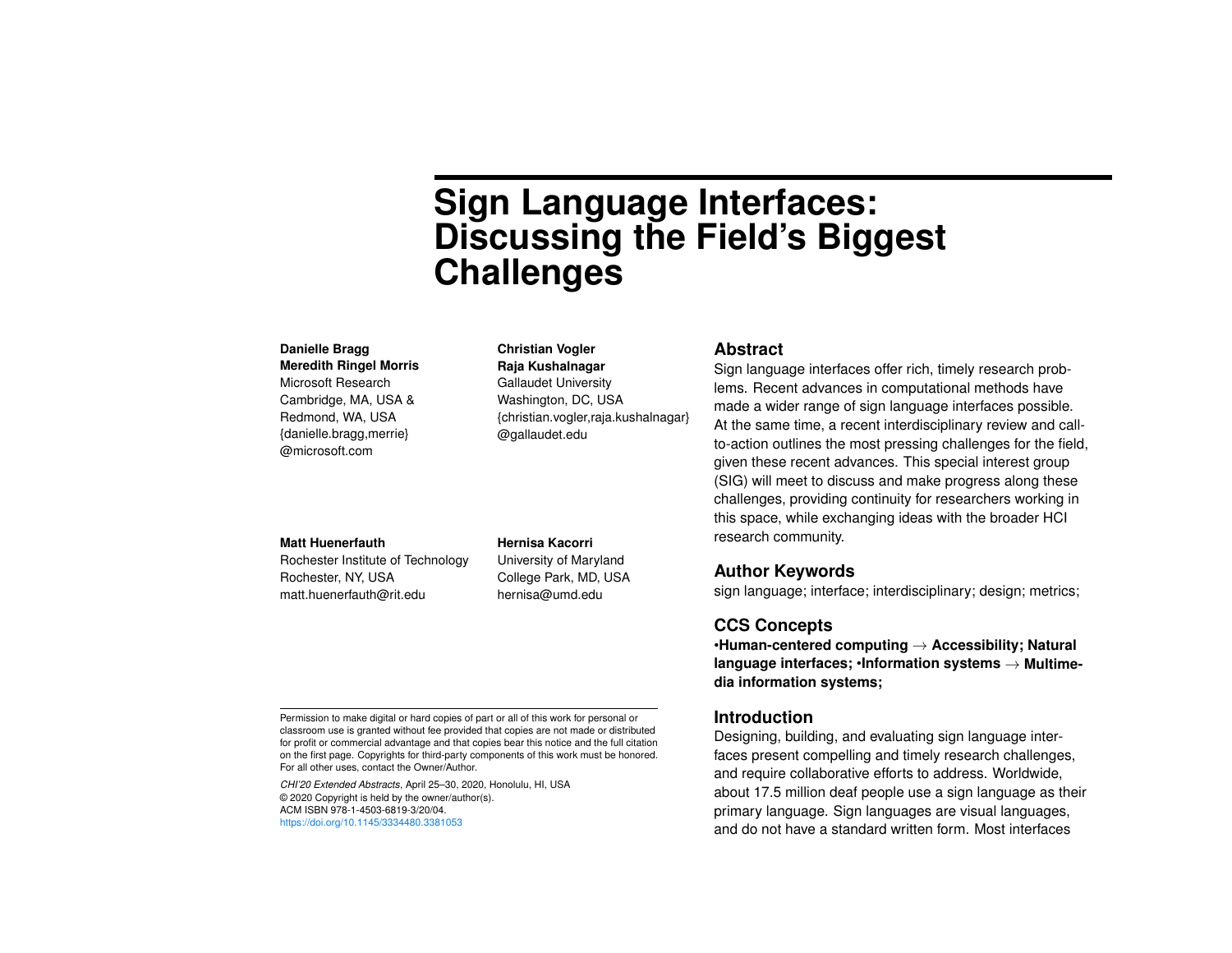are geared towards spoken language users, not sign language users. As a result, spoken or written language is typically a fundamental component of existing interfaces. Because sign languages are not spoken, and are not typically written, these interfaces do not serve signers well. To meet these users' needs, it is essential to research and develop interfaces that incorporate sign language.

The need for sign language interfaces impacts many deaf and hearing people worldwide. The only known national survey that counted U.S. deaf signers found about 500,000 deaf people using American Sign Language (ASL) at home [\[8\]](#page-3-0), which is around .25% of the population. Extrapolating to a total global population of 7 billion yields around 17.5 million deaf signers worldwide. Furthermore, there are around twice as many non-deaf signers as deaf signers – children, spouses and friends, and many more non-deaf people who have taken a sign language as a second language in high school or college. Combined, there may be around 100 million people with significant exposure to sign language.

The lack of a standard digitized representation of sign language impacts access, including educational and governmental recognition and support. For example, the U.S. Census Bureau does not count ASL as a non-English language, even though ASL is a separate language. ASL is counted as English, on the grounds that sign languages are not written, and therefore cannot be included in survey/ballot materials. Therefore data on reported ASL use are never encoded and do not appear in U.S. Census reports [\[9\]](#page-4-0).

Sign language interfaces introduce a wide array of research problems. For example, building search interfaces that support sign language is difficult; such interfaces require a sign language query input method and a way to index content to enable efficient matching. Traditional search engines use text for query formulation and indexing, which does not

apply well to unwritten sign languages. Poor search support hinders information access, as increased search effort more likely leads to failed searches [\[12\]](#page-4-1). Similarly, websites are typically text-based, and digital personal assistants respond to and generate spoken language. Developing sign language interfaces to parallel such existing written/spoken language technologies remain open problems.

Conditions are ripe for sign language interface research and discussion. Recent advances in machine learning, and in particular deep learning, have increased what is technically possible for sign language processing. These advancements relax the technical constraints within which sign language interfaces have previously had to be designed, e.g. as discussed in this 2009 survey of sign-language interface research [\[7\]](#page-3-1). These advances open new possibilities for interface research. Furthermore, the first interdisciplinary review and call to action for the field was recently published [\[4\]](#page-3-2), outlining the most pressing avenues of research given the current technical landscape. This SIG will discuss those challenges facing the field, providing continuity for stakeholders and researchers already working in this space, and the opportunity for the broader HCI community to learn about and contribute to this burgeoning feld.

#### **Vested Communities**

The Deaf community has a particularly vested interest in sign language interfaces. Sign languages are the primary languages of many members of the Deaf community, and interfaces must support these users in order to provide equitable access, supported by legal initiatives such as the Convention on the Rights of Persons with Disabilities [\[2\]](#page-3-3), Section 508 [\[1\]](#page-3-4), and the European Accessibility Act [\[3\]](#page-3-5). It is important to keep in mind that even the written form of spoken languages can be inaccessible to many Deaf people. There is great diversity in written language literacy skills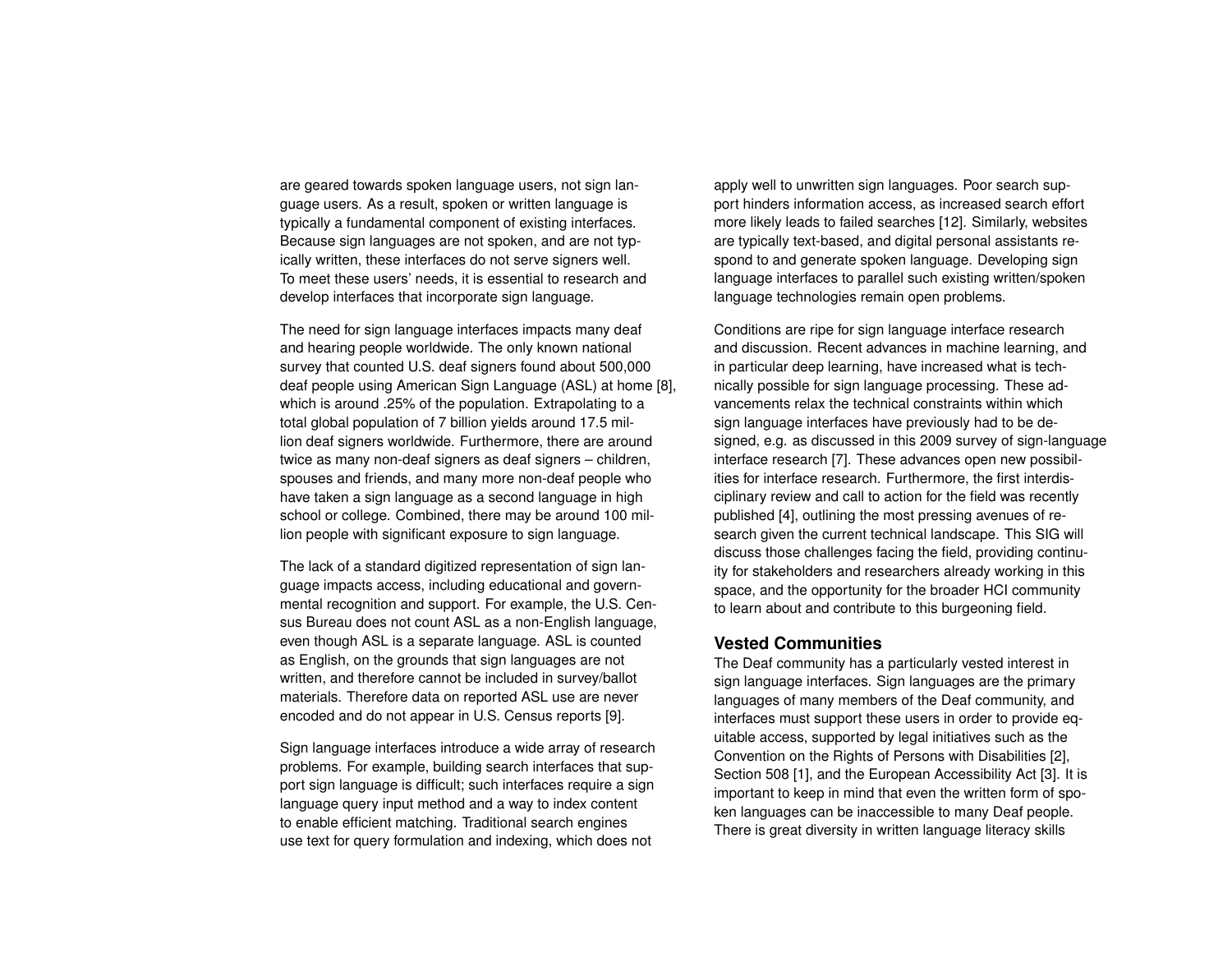among members of the Deaf community, but standardized testing has revealed lower levels of written literacy among Deaf adults, as compared to their hearing peers [\[6,](#page-3-6) [11\]](#page-4-2). Furthermore, sign languages are an intrinsic part of Deaf culture, considered sacred by some in the community [\[10\]](#page-4-3).

Sign language interfaces are also of interest to many people who are not Deaf but use sign languages or interact with sign language users. Such sign language users include CODAs (children of Deaf adults), sign language interpreters, and sign language students [\[5\]](#page-3-7). Hearing people who do not know a sign language also have a vested interest in these technologies, as they interact with sign language users in daily life. Examples include mixed work environments with both hearing and Deaf peers, and interactions around services (e.g., doctors interacting with patients, salespeople interacting with customers, etc.).

Sign language interfaces are of interest to a wide range of academic disciplines. Involved domains include: humancomputer interaction, accessibility, computer vision, computer graphics, machine translation, natural language processing, linguistics, and Deaf studies. These diverse disciplines are necessary to enable sign language input and output, to model and process sign languages appropriately, and generally to develop interfaces that align with users. CHI is an ideal venue for a SIG to convene, as humancomputer interaction is the disciplinary glue binding together the relevant disciplines and their technical and social perspectives.

# **Topics of Discussion**

The SIG will discuss the most pressing challenges facing the field, as outlined in Bragg et al., 2019 [\[4\]](#page-3-2) (calls to action 1-5). To facilitate discussion, we will break into smaller discussion groups. At the end of the SIG, we will collect notes

from each group. Afterwards, we will compile the results, share them with interested attendees, and release them at an appropriate venue depending on the fndings' depth (e.g., short paper, whitepaper, or blog post). The main discussion topics are:

**Partnering with the Deaf community (Call 1)**: Involving Deaf team members throughout sign language technology research is essential to respecting the community's ownership over their language, incorporating key insights that the lived Deaf experience can provide, and ensuring that projects align with community wants and needs. We will discuss strategies for facilitating such collaborations.

**Real-world applications (Call 2)**: Focusing on real-world applications is essential to building systems with real-world use and impact. The SIG will discuss and identify specifc real-world applications that are currently appropriate to pursue (i.e., are technically feasible, and valuable to the Deaf community).

**User Interface guidelines (Call 3)**: General user interface guidelines for sign language systems would enable researchers and practitioners to efficiently design, build, and evaluate systems, rather than re-discovering patterns independently. We will discuss and attempt to define design guidelines, as well as metrics that can be used to evaluate sign language interfaces in a consistent manner.

**Public, representative dataset curation (Call 4)**: The lack of public, large-scale, representative (i.e. diverse and Deafcentric) datasets is a current limitation to sign language interface development. We will share information on newly released datasets, and discuss how existing datasets might be merged, as well as data collection mechanisms.

**Notation standards and support (Call 5)**: Standardizing

# **Materials:**

Scratch paper, individual laptops for note-taking. Interpreters will be present to facilitate communication.

### **Schedule:**

10 min: Introductions, outlining the discussion points and structure of the SIG. 50 min: Discussion groups centered around the five calls-to-action from [\[4\]](#page-3-2). 15 min: Wrap-up, exchange contact information, and collect notes.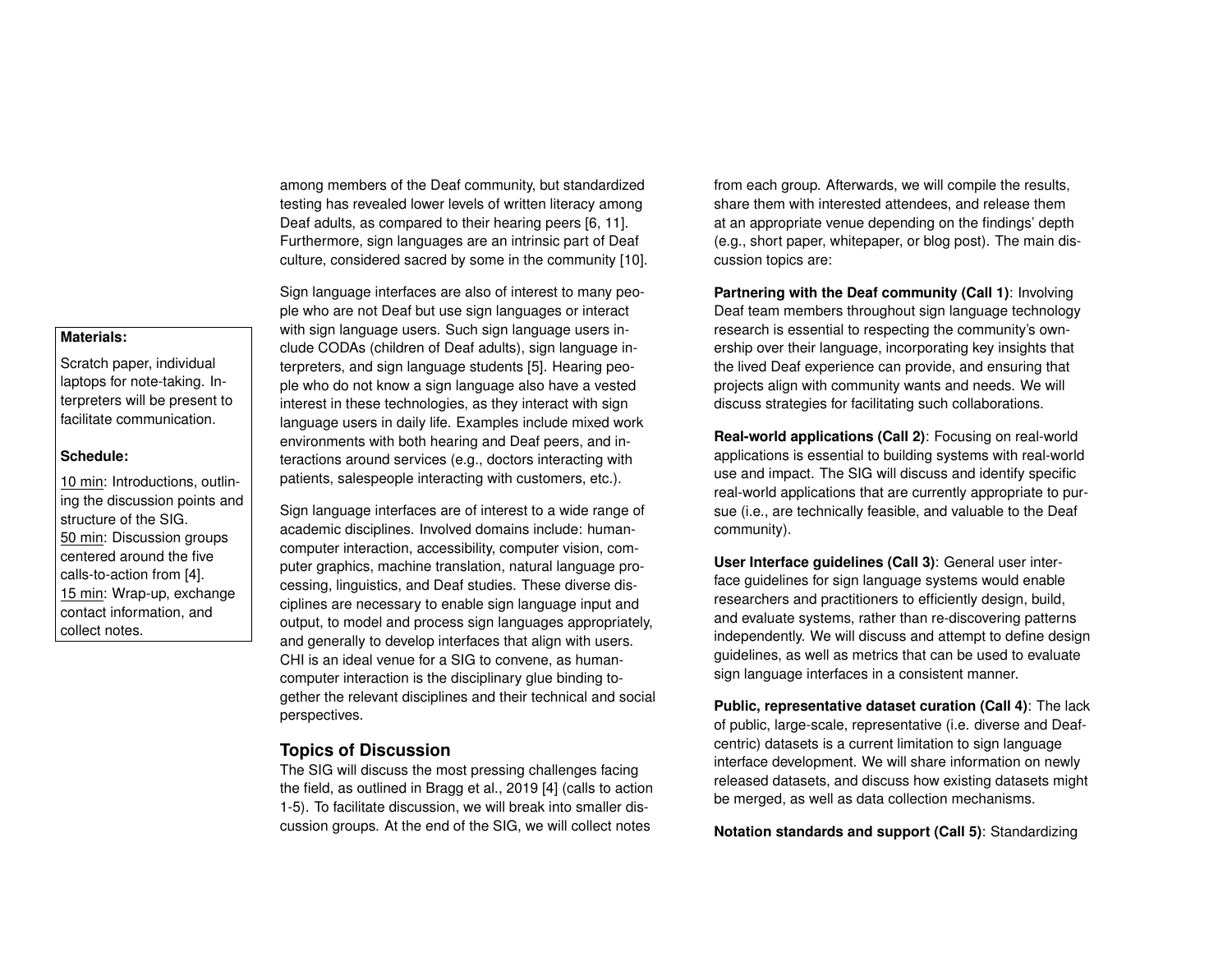the sign language notation system would enable more efficient collection, labelling, and merging of sign language datasets, as well as general reading and writing in a sign language. We will discuss existing notation systems, criteria for standardization, and ideas for how to automatically support notation.

#### **Conclusion**

Sign language interface research requires input from a variety of stakeholders, including researchers, diverse disciplinary experts, the Deaf community, and hearing peers. The goal of this SIG is to provide a venue for stakeholders to meet and make progress on some of the field's biggest challenges. Going forward, we plan to publish any new results from the SIG meeting, continue organizing meetings and events around this research area, and continue developing equitable interfaces.

We hope that this SIG will be informative and inspiring to the broader HCI community. Video is a primary medium for sign languages, and as we move towards an increasingly multi-modal word (e.g., VR and AR), developing systems that support video-based interactions becomes increasingly relevant to all users. Simultaneously, sign language interface research would benefit from an injection of ideas from HCI researchers in a variety of subdomains, including multimedia search, video-based system design, and ubiquitous computing.

## **REFERENCES**

- <span id="page-3-4"></span>[1] 1973. Section 508 of Rehabilitation Act. (1973). <http://www.section508.gov> [accessed 17 December 2019].
- <span id="page-3-3"></span>[2] 2007. Convention on the Rights of Persons with Disabilities A/RES/61/106: Article 21 – Freedom of

expression and opinion, and access to information. (2007). [https://www.un.org/development/desa/](https://www.un.org/development/desa/disabilities/convention-on-the-rights-of-persons-with-disabilities/article-21-freedom-of-expression-and-opinion-and-access-to-information.html) [disabilities/convention-on-the-rights-of](https://www.un.org/development/desa/disabilities/convention-on-the-rights-of-persons-with-disabilities/article-21-freedom-of-expression-and-opinion-and-access-to-information.html)[persons-with-disabilities/article-21-freedom](https://www.un.org/development/desa/disabilities/convention-on-the-rights-of-persons-with-disabilities/article-21-freedom-of-expression-and-opinion-and-access-to-information.html)[of-expression-and-opinion-and-access-to](https://www.un.org/development/desa/disabilities/convention-on-the-rights-of-persons-with-disabilities/article-21-freedom-of-expression-and-opinion-and-access-to-information.html)[information.html](https://www.un.org/development/desa/disabilities/convention-on-the-rights-of-persons-with-disabilities/article-21-freedom-of-expression-and-opinion-and-access-to-information.html) [accessed 17 December 2019].

- <span id="page-3-5"></span>[3] 2015. European Accessibility Act. (2015). [http://www.edf-feph.org/european-accessibility](http://www.edf-feph.org/european-accessibility-act-1)[act-1](http://www.edf-feph.org/european-accessibility-act-1) [accessed 17 December 2019].
- <span id="page-3-2"></span>[4] Danielle Bragg, Oscar Koller, Mary Bellard, Larwan Berke, Patrick Boudreault, Annelies Braffort, Naomi Caselli, Matt Huenerfauth, Hernisa Kacorri, Tessa Verhoef, and others. 2019. Sign Language Recognition, Generation, and Translation: An Interdisciplinary Perspective. In *ASSETS*. ACM.
- <span id="page-3-7"></span>[5] Dennis Looney David Goldberg and Natalia Lusin. 2015. *Enrollments in Languages other than English in United States Institutions of Higher Education, Fall 2013*. Modern Language Association.
- <span id="page-3-6"></span>[6] Organization for Economic Co-operation and Development. 2012. *Survey of Adult Skills (PIAAC)*. [http:](http://skills.oecd.org/SurveyofAdultSkillsUS.pdf) [//skills.oecd.org/SurveyofAdultSkillsUS.pdf](http://skills.oecd.org/SurveyofAdultSkillsUS.pdf)

- <span id="page-3-1"></span>[7] Matt Huenerfauth and Vicki Hanson. 2009. *Sign Language in the Interface: Access for Deaf Signers*. Lawrence Erlbaum Associates, Inc, Chapter 38, 38–1 to 38–18.
- <span id="page-3-0"></span>[8] Ross E. Mitchell. 2005. How Many Deaf People Are There in the United States? Estimates From the Survey of Income and Program Participation. *The Journal of Deaf Studies and Deaf Education* 11, 1 (09 2005), 112–119. DOI: <http://dx.doi.org/10.1093/deafed/enj004>